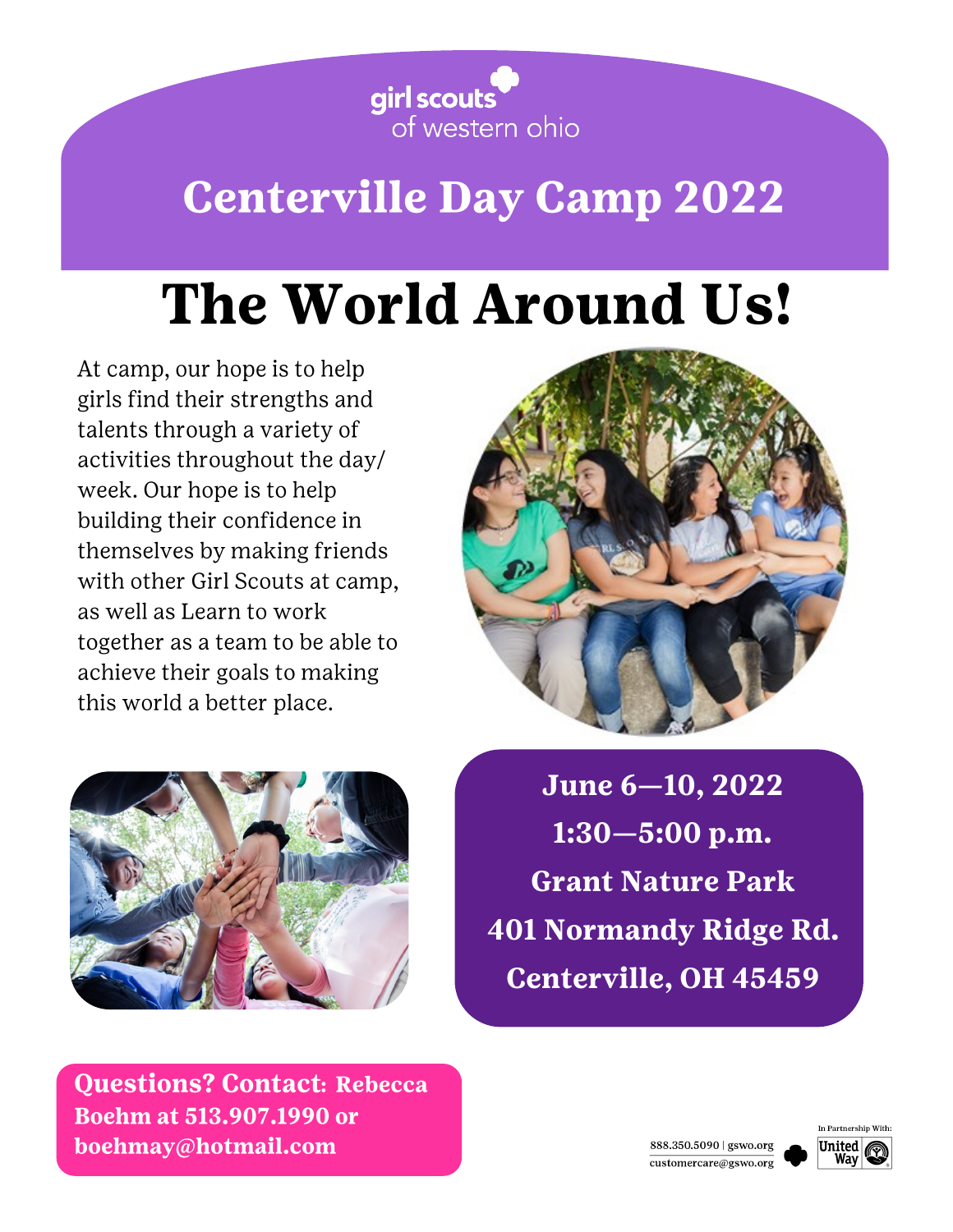

| of western ohio                                                                                                | Day Camp Name: The World Around Us                                                                                                   |                                                                                                                                                                                                    |  |                                                                                                                              |            |                | Camp #: $3E$ |    |            |
|----------------------------------------------------------------------------------------------------------------|--------------------------------------------------------------------------------------------------------------------------------------|----------------------------------------------------------------------------------------------------------------------------------------------------------------------------------------------------|--|------------------------------------------------------------------------------------------------------------------------------|------------|----------------|--------------|----|------------|
|                                                                                                                |                                                                                                                                      |                                                                                                                                                                                                    |  |                                                                                                                              |            |                |              |    |            |
|                                                                                                                |                                                                                                                                      |                                                                                                                                                                                                    |  |                                                                                                                              |            |                |              |    |            |
|                                                                                                                |                                                                                                                                      |                                                                                                                                                                                                    |  |                                                                                                                              |            |                |              |    |            |
| DOB: __________________________________Age: _________________________Grade in Fall: __________________________ |                                                                                                                                      |                                                                                                                                                                                                    |  |                                                                                                                              |            |                |              |    |            |
|                                                                                                                |                                                                                                                                      |                                                                                                                                                                                                    |  |                                                                                                                              |            |                |              |    |            |
|                                                                                                                |                                                                                                                                      |                                                                                                                                                                                                    |  |                                                                                                                              |            |                |              |    |            |
| Custodial Care:     Mother only     Father only                                                                |                                                                                                                                      |                                                                                                                                                                                                    |  | Both                                                                                                                         |            |                |              |    |            |
|                                                                                                                |                                                                                                                                      |                                                                                                                                                                                                    |  |                                                                                                                              |            |                |              |    |            |
| Girl Scout Member<br>Camper is a:                                                                              |                                                                                                                                      |                                                                                                                                                                                                    |  | Re-registering Girl Scout                                                                                                    |            | New Girl Scout |              |    |            |
| Units: Please mark your grade as of Fall 2022                                                                  |                                                                                                                                      |                                                                                                                                                                                                    |  |                                                                                                                              |            |                |              |    |            |
| Girl Scout Daisies (Grade 1)<br>Girl Scout Brownies (Grades 2-3)<br>Girl Scout Juniors (Grades 4-5)            | Girl Scout Cadette (Grade 6)<br>Girl Scout CSA's (Grade 7-12) must contact Day<br>Camp Director for application to work at Day Camp  |                                                                                                                                                                                                    |  |                                                                                                                              |            |                |              |    |            |
| Buddy's Name(s): __________<br>T-Shirt Sizes: /                                                                | Youth                                                                                                                                | <b>SM</b>                                                                                                                                                                                          |  | <b>MED</b>                                                                                                                   | <b>LRG</b> |                | <b>XL</b>    |    | <b>XXL</b> |
|                                                                                                                | Adult                                                                                                                                | <b>SM</b>                                                                                                                                                                                          |  | <b>MED</b>                                                                                                                   | LRG.       |                |              | XL | <b>XXL</b> |
| <b>Camp Registration</b>                                                                                       |                                                                                                                                      |                                                                                                                                                                                                    |  | Membership Fee: All campers must be registered Girl Scouts. To join                                                          |            |                |              |    |            |
| Day Camp Fee                                                                                                   | Girl Scouts, the fee is an additional \$25 for membership through<br>September 30, 2022 or \$35 for membership through September 30, |                                                                                                                                                                                                    |  |                                                                                                                              |            |                |              |    |            |
| Day Camp Fee- If Adult<br>volunteers Full Week                                                                 | \$0.00                                                                                                                               | 2023.                                                                                                                                                                                              |  |                                                                                                                              |            |                |              |    |            |
| Membership for<br>non-Girl Scouts (if applicable)                                                              | \$                                                                                                                                   | Digital Dough: To use your Digital Dough, follow this link: https://<br>www.gswo.org/en/cookies/digital-dough.html. Council will contact your                                                      |  |                                                                                                                              |            |                |              |    |            |
| <b>CSA Camp Aide Fee</b>                                                                                       | \$0.00                                                                                                                               | Camp director with your payment account.                                                                                                                                                           |  |                                                                                                                              |            |                |              |    |            |
| Digital Dough                                                                                                  | $-$ \$                                                                                                                               |                                                                                                                                                                                                    |  | <b>Financial Assistance:</b> Register and pay for camp now for the amount                                                    |            |                |              |    |            |
| <b>Financial Assistance</b><br><b>Amount Requested</b>                                                         | $-$ \$                                                                                                                               | that you can pay. A minimum of 50% of camp fee must be paid by camper.<br>The Camp Director will contact you with the amount of financial aid that you<br>received and if there is a balance owed. |  |                                                                                                                              |            |                |              |    |            |
| <b>TOTAL Due</b>                                                                                               | $=$ \$                                                                                                                               |                                                                                                                                                                                                    |  | *Day Camp Fee: If a registered adult volunteers at day camp for the full week,<br>their campers Day Camp Fee will be waived. |            |                |              |    |            |

Financial Assistance (if needed): Please complete the section below. To be answered by the caregiver. How would this girl benefit from day camp?

I give full permission for my child to attend day camp and participate in all activities, except those noted. I agree to cooperate with the camp guidelines. I understand that my camper must have written permission to leave camp early or with someone other than a caregiver. If I cannot be reached in an emergency, I give permission to give emergency treatment to my child.

I acknowledge that COVID-19 is an extremely contagious virus that spreads easily in the community. I agree to adhere to Girl Scouts of Western Ohio and State and local guidelines/mandates. I will take all reasonable precautions to limit potential exposure for girls, volunteers, and families, based on Girl Scouts of Western Ohio and state guidelines. I will hold Girl Scouts of Western Ohio harmless and waive all rights to legal action, if my daughter contracts COVID through exposure at a Girl Scout event. Caregiver Signature: Date: Date: Date: Date: Date: Date: Date: Date: Date: Date: Date: Date: Date: Date: Date: Date: Date: Date: Date: Date: Date: Date: Date: Date: Date: Date: Date: Date: Date: Date: Date: Date: Date: Date: Date: D

| Mail completed Registration Form,         | Deadline: Registrations will be accepted until Tueday, May 3, 2022 or   |
|-------------------------------------------|-------------------------------------------------------------------------|
| additional information, Photo Release,    | until camp is full. Our capacity this year is tentatively 60            |
| Health Form, Code of Conduct and Payment  | campers, dependent on volunteers. Once full, a wait list will           |
| to: Centerville Day Camp,                 | be started.                                                             |
| 5794 Terrace Park Drive, Dayton, OH 45429 | Girls will be accepted on a first come, first served basis based on the |
| or drop in box on front porch             | number of volunteers available and according to postmark. Priority      |
|                                           | will be given to girls with caregivers who are volunteering.            |
| In Partnership With:                      | *A registration spot will not be held and/or accepted if                |
| 888.350.5090 gswo.org <b>Inited</b>       | paperwork or payment is missing.                                        |

 $\overline{\text{customercare@gswo.org}}$ 

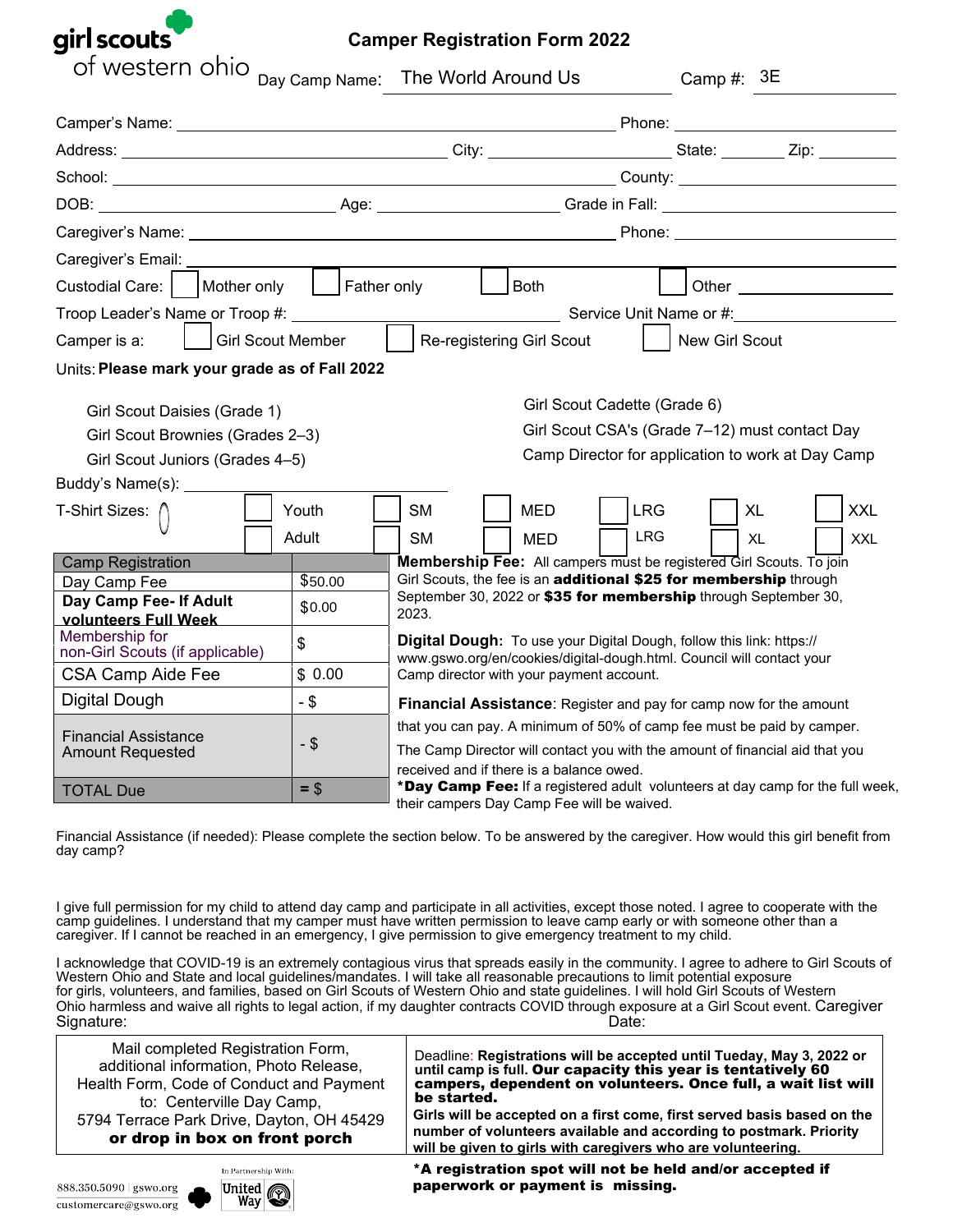

### CAMPER CODE OF CONDUCT

I, (Camper's name), understand that my attitude and behavior are important to my success and the success of others during camp. I will follow the Girl Scout Promise and Law and agree to the following:

- 1. I will be sensitive to the needs of my fellow campers by performing my assigned duties including unit and all-camp kapers and participate in all camp activities.
- 2. I will respect the spaces and the people at camp.
- 3. I will be responsible for my personal belongings.
- 4. I will treat equipment and people with care.
- 5. I will use any safety equipment provided for my own protection.
- 6. I understand that I will be sent home for any and all acts of physical aggression (including hitting, kicking, biting, hair pulling) and threats or intimidation of physical injury.
- 7. I understand that the use of bad language is not allowed.
- 8. I understand that the use of alcohol, tobacco or drugs is prohibited.
- 9. I understand that if I do not abide by the guidelines listed above, the camp director will notify my caregivers, and I will be sent home. I also understand that if I am sent home early due to misconduct, I will not receive a refund.
- 10. I give full permission for my child to attend day camp and participate in all activities, except those noted. I agree to cooperate with the camp guidelines. I understand that my camper must have written permission to leave camp early or with someone other than a caregiver. If I cannot be reached in an emergency, I give permission to give emergency treatment to my child.
- 11. I acknowledge that COVID-19 is an extremely contagious virus that spreads easily in the community. I agree to adhere to Girl Scouts of Western Ohio and State and local guidelines/mandates. I will take all reasonable precautions to limit potential exposure for girls, volunteers, and families, based on Girl Scouts of Western Ohio and state guidelines. I will hold Girl Scouts of Western Ohio hamless and waive all rights to legal action, if my daughter contracts COVID through exposure at a Girl Scout event.

#### **This form must be signed by both the camper and the caregiver and brought to camp on the first day.**

Camper's Signature Date (2008) and the Date of the Date of the Date of the Date of the Date of the Date of the

I have read and understand and agree with the above responsibilities of my camper.

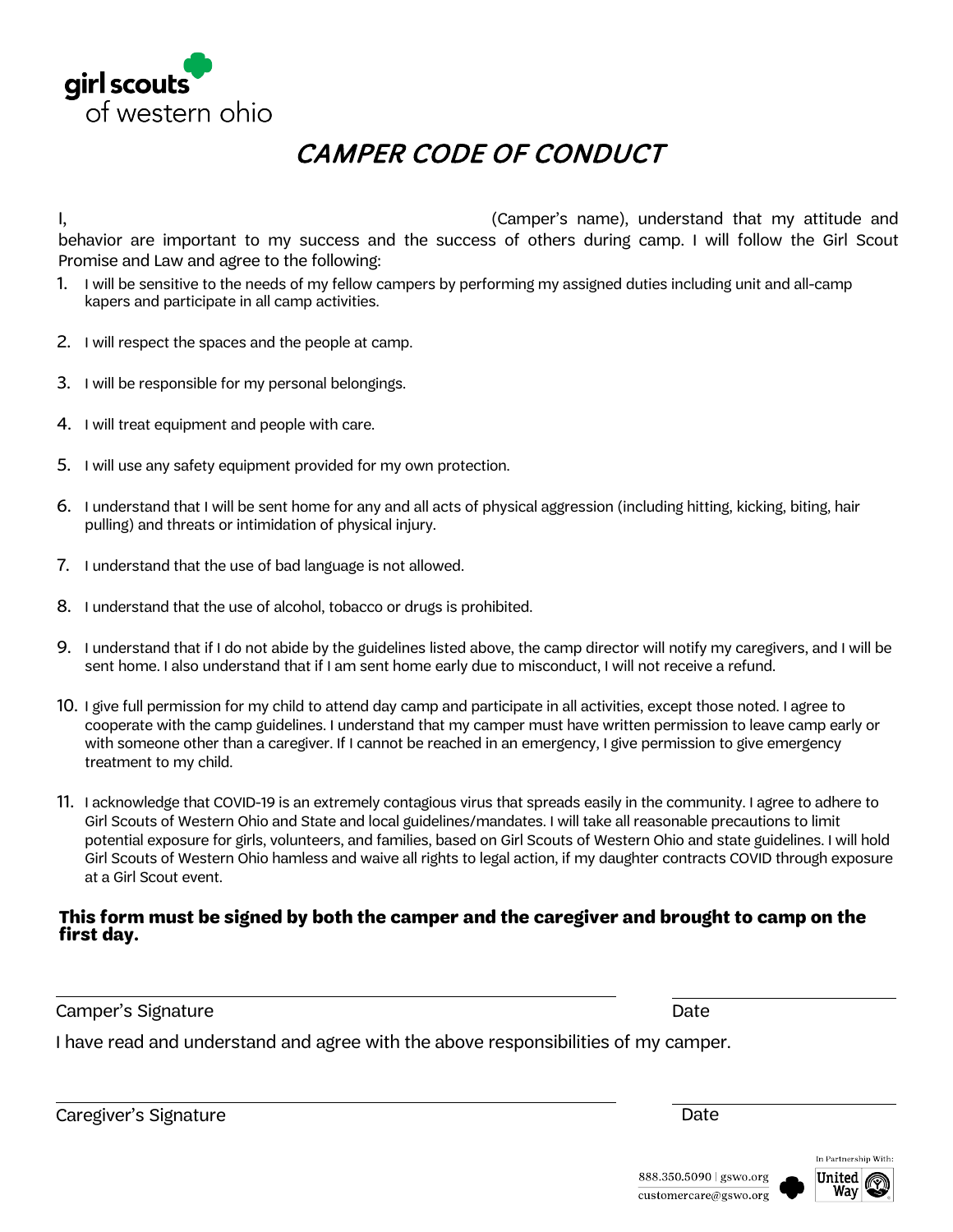## **Photo Release For Minors**



| Date(s): $\overline{\phantom{a}}$ |
|-----------------------------------|
|                                   |
|                                   |
|                                   |
|                                   |
|                                   |

For good and valuable consideration, the receipt and sufficiency of which are hereby acknowledged, I hereby consent and agree to the following:

- 1. I hereby grant to Girl Scouts of Western Ohio, and others working for Girl Scouts of Western Ohio or on its behalf, and each of its respective licensees, successors and assigns (each a "releasee"), the irrevocable, royalty-free, perpetual, unlimited right and permission to use, distribute, publish, exhibit, digitize, broadcast, display, modify, create derivative works of, reproduce or otherwise exploit my name, picture, likeness and voice (including any video footage of the same) (collectively, "media"), or to refrain from so doing, anywhere in the world, by any persons or entities deemed appropriate by Girl Scouts of Western Ohio, for any purpose (except defamatory) including, without limitation, any use for educational, advertising, non-commercial or commercial purposes in any manner or media whatsoever (whether known or hereafter devised) including, without limitation, on the internet, in print campaigns, in-store and via television. I agree that I have no interest or ownership in any of the media.
- 2. I shall have no right of approval, no claim to compensation and no claim (including, without limitation, claims based upon invasion of privacy, defamation or right of publicity) arising out of any use, alteration, blurring, illusionary effect or use in any composite form of my name, picture, likeness and voice. I agree that nothing in this release will create any obligation on Girl Scouts of Western Ohio to make any use of the media or the rights granted in this release. I hereby release and hold harmless releasees from any claim for injury, compensation or negligence resulting or arising from any activities authorized by this release and any use of the media by Girl Scouts of Western Ohio.

| Name of Minor (please print): Mame of Minor (please print): Name of Minor (please print):                                                                                                                           |                                                                            |  |                 |
|---------------------------------------------------------------------------------------------------------------------------------------------------------------------------------------------------------------------|----------------------------------------------------------------------------|--|-----------------|
|                                                                                                                                                                                                                     |                                                                            |  |                 |
| Daytime Phone Number: (1, 2002) Additional Phone (optional): (2, 2008) 2012 2022 2023                                                                                                                               |                                                                            |  |                 |
| Release for minors (those under the age of eighteen): I, the undersigned, being a caregiver of the minor, hereby<br>consent to the foregoing conditions and warrant that I have the authority to give such consent. |                                                                            |  |                 |
|                                                                                                                                                                                                                     |                                                                            |  |                 |
|                                                                                                                                                                                                                     |                                                                            |  |                 |
| Caregiver Email Address*:                                                                                                                                                                                           |                                                                            |  |                 |
|                                                                                                                                                                                                                     | (*will not be used for any other purposes or distributed to third parties) |  |                 |
|                                                                                                                                                                                                                     |                                                                            |  |                 |
| Please return the completed and signed release to your regional Girl Scout Center.                                                                                                                                  |                                                                            |  |                 |
|                                                                                                                                                                                                                     |                                                                            |  | 05-9000-01/2019 |

05-9000-01/2019

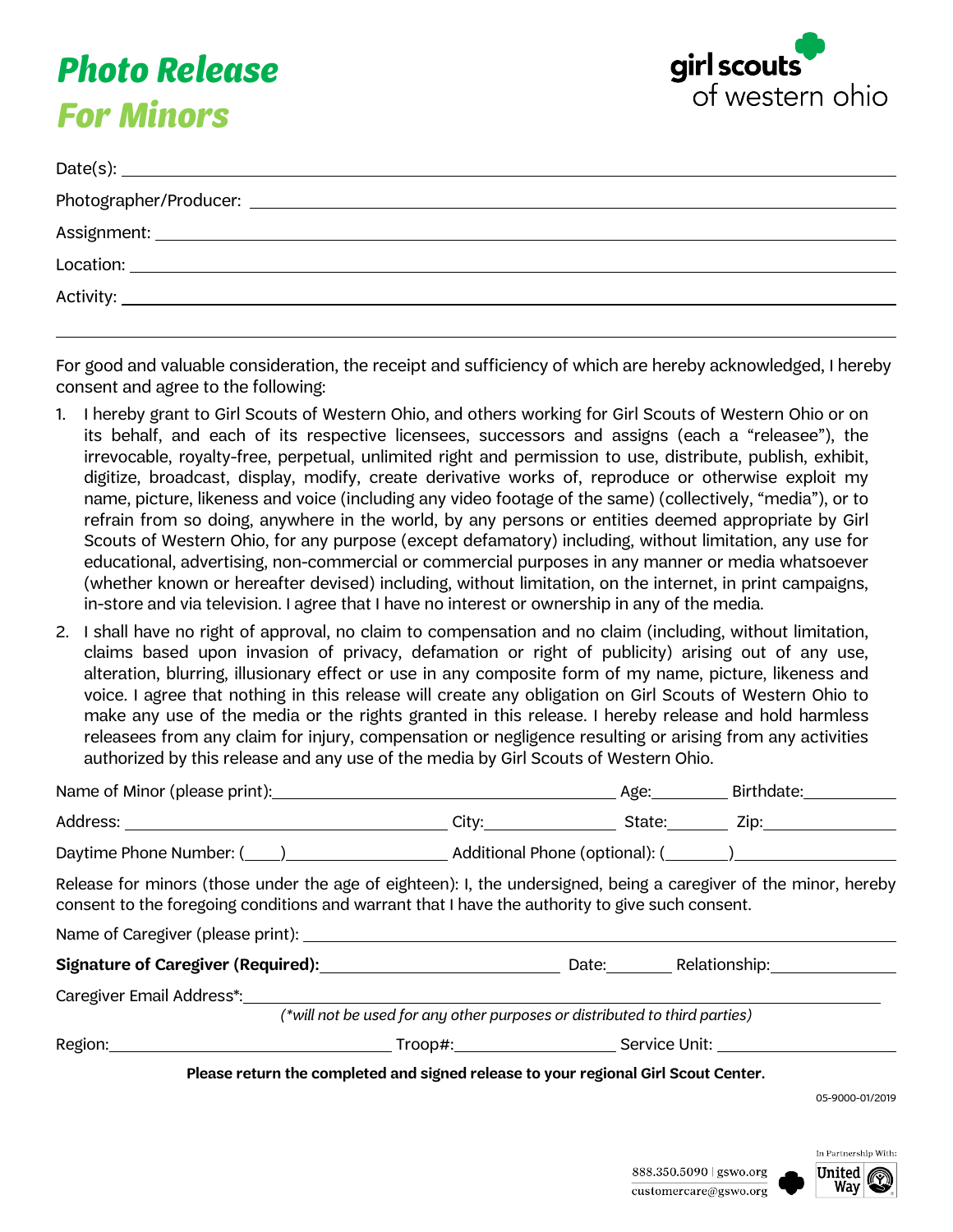

**Additional Information, Release and Health History Form**

| <b>Transportation Information</b> |                                                                                                                 |         |
|-----------------------------------|-----------------------------------------------------------------------------------------------------------------|---------|
|                                   | I understand that my daughter will only be released to the people listed below with proper ID:                  |         |
| Name                              | Relationship to girl                                                                                            | Phone # |
| Name                              | Relationship to girl                                                                                            | Phone # |
| <b>Medical Information</b>        |                                                                                                                 |         |
|                                   | This section must be completed by all girls and adults attending in order to register for camp.                 |         |
|                                   |                                                                                                                 |         |
|                                   | Date of last injection-if this information is no longer available, write C for childhood if immunized as child. |         |
|                                   | DPT: Measles/Mumps: TB: Polio: Tetanus: Hepatitis: Measles/Mumps: TB: Polio: Tetanus: Nepatitis:                |         |
|                                   | Are medications currently being taken. No $\bigcirc$ Yes, please specify: (below)                               |         |
| camp.)                            | (Medication must be in original container with written instructions and given to the health supervisor at       |         |
|                                   | Are there any special needs or accommodations required? If yes, please explain: (below)                         |         |
|                                   | Are there any known behavior and/or emotional problems? If yes, please explain:                                 | (below) |
|                                   |                                                                                                                 |         |